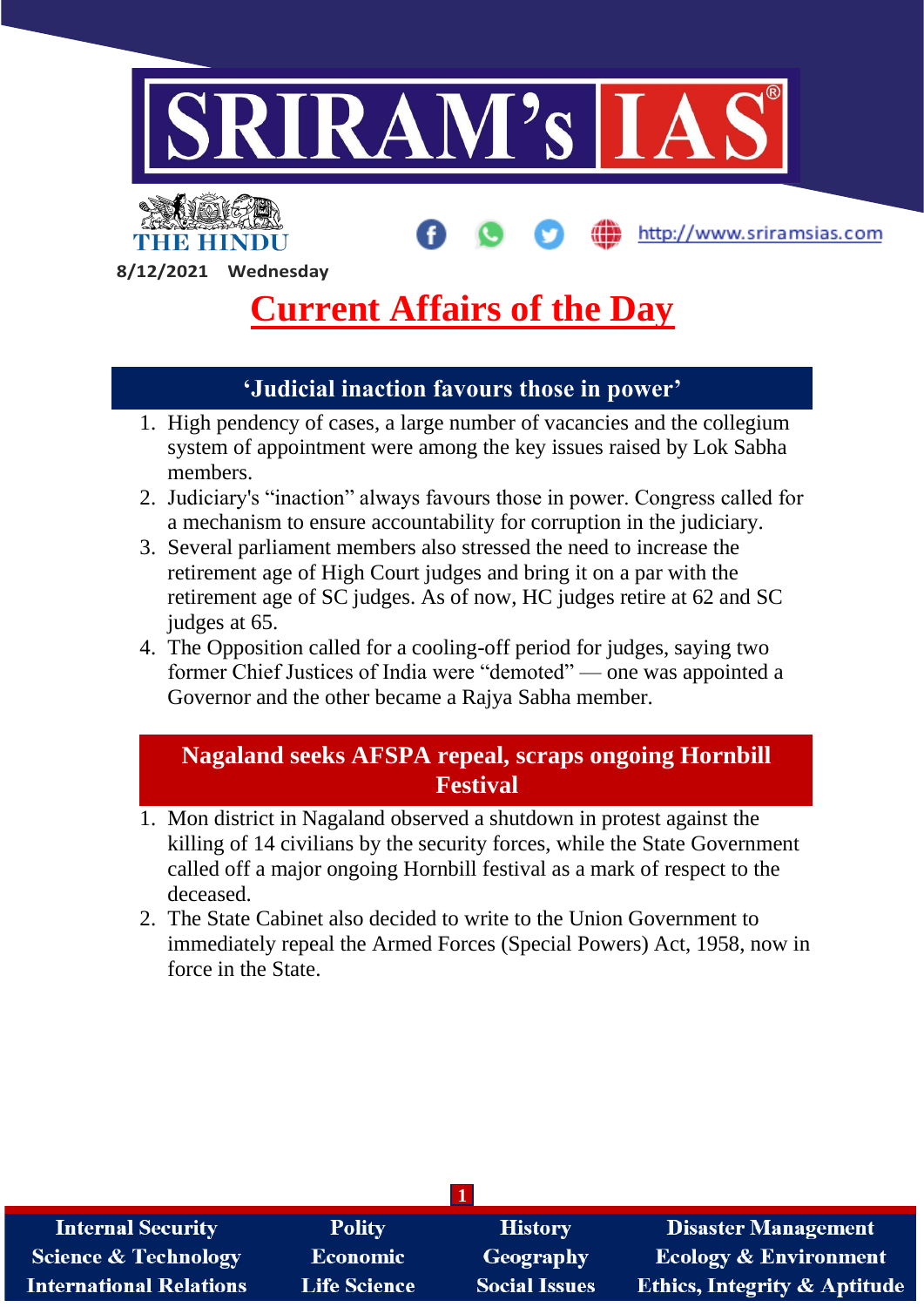



**Internal Security Science & Technology International Relations** 

**Polity Economic Life Science** 

**History** Geography **Social Issues** 

**2**

**Disaster Management Ecology & Environment Ethics, Integrity & Aptitude**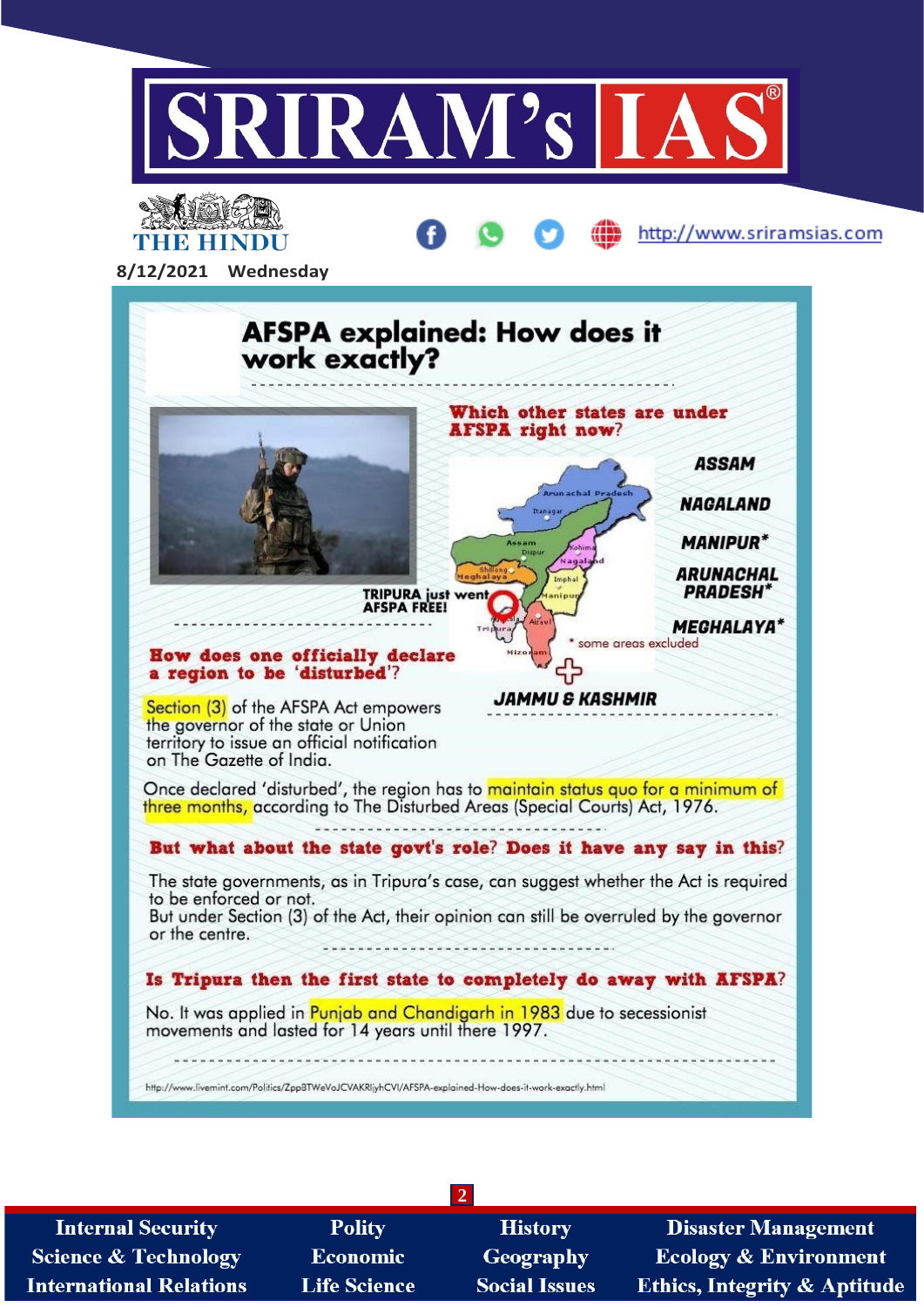

- 1. Only 4,018 people with disabilities have received both doses of the COVID-19 vaccine till November 2021, as per figures released by the Health Ministry.
- 2. As per Census 2011, the differently-abled population in India stands at 26.8 million.
- 3. There are clear inequities in vaccine access and uptake among transgender and disabled communities in India.
- 4. The Solution is to provide at-home vaccination to people with disabilities.

## **From pollution to power, what stops paddy straw from becoming the fuel of choice**

- 1. Punjab has 11 biomass power plants with a total capacity of 97.50 megawatts, consuming 880,000 metric tonnes of paddy straw every year.
- 2. Biogas is the cleanest way to deal with paddy straw because not only there is no combustion involved, you also get the slurry which is rich in micronutrients and can be used as a bio-fertiliser
- 3. The biomass plants are facing operational challenges besides stiff competition from solar and wind energy.



#### **Challenges:**

1. Primary challenge for biomass power generation is feed and the land required to grow and store this feed. Its cost depends on the local situation, distance from which procurement is happening and there is no formal regulation on this aspect.

| <b>Internal Security</b>        | <b>Polity</b>       | <b>History</b>       | <b>Disaster Management</b>              |
|---------------------------------|---------------------|----------------------|-----------------------------------------|
| <b>Science &amp; Technology</b> | <b>Economic</b>     | Geography            | <b>Ecology &amp; Environment</b>        |
| <b>International Relations</b>  | <b>Life Science</b> | <b>Social Issues</b> | <b>Ethics, Integrity &amp; Aptitude</b> |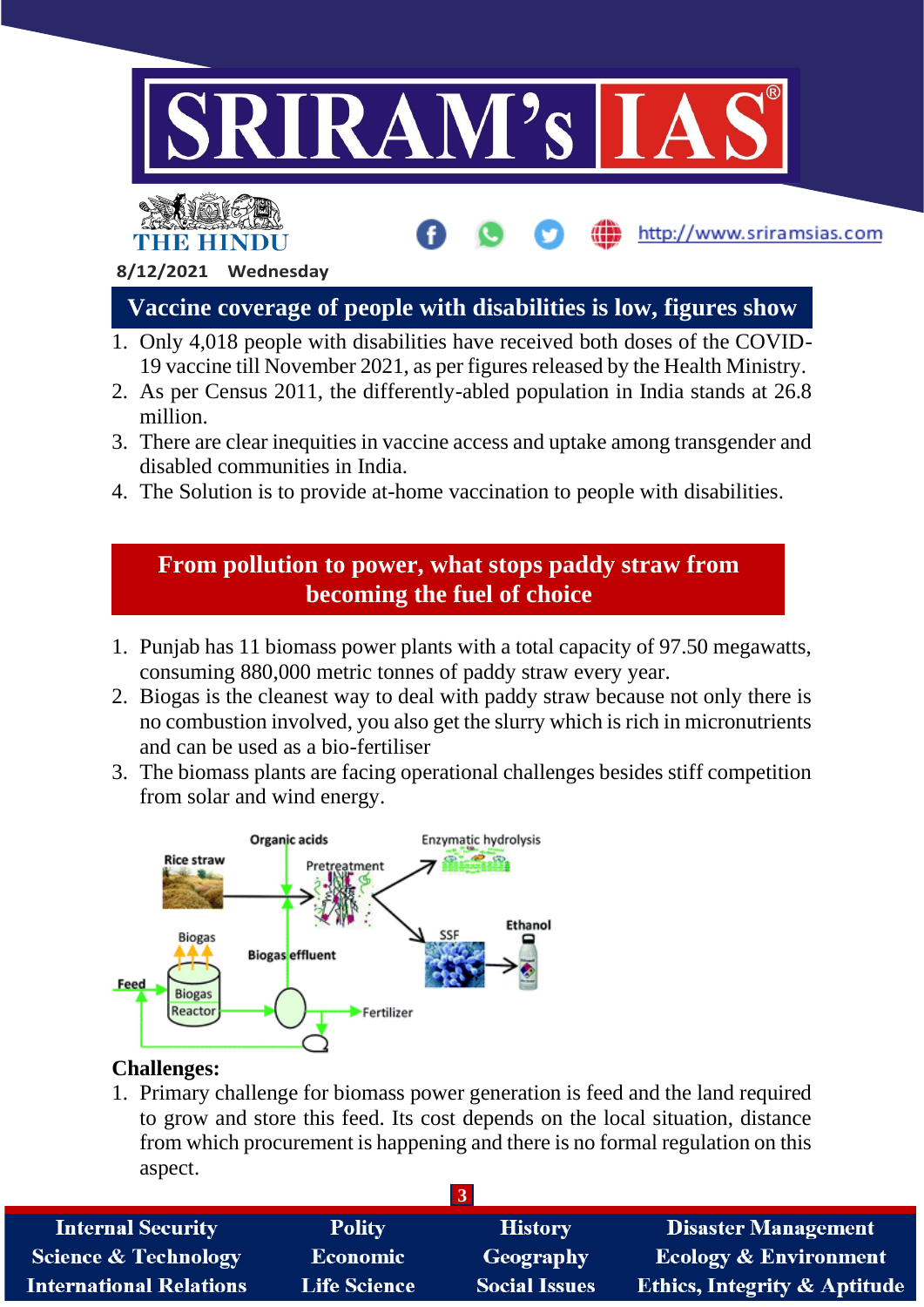





#### **8/12/2021 Wednesday**

- 2. Paddy straw-based plant has more challenges as the raw material is high in silica, has low bulk density, high ash content and alkaline metals which result in incomplete combustion and adverse impact on the equipment.
- 3. Tough competition from other renewable sources like solar and wind is also proving to be a bane for biomass-based power producers.
- 4. There is not much profit margin in this business. There is an investment in machines, fuel, transportation and labour and hence we can't pay the farmer and have to charge them if the distance between the field and power plant is more

#### **Way Forward:**

- 1. Plant managers feel the government should incentivise the farmers and also extend the subsidy to big machines.
- 2. In addition to other measures, certain experiments are going on to compress straw into briquettes and pellets, which increases the bulk density and calorific value of the straw for use as an alternative to fossil fuel in industries



| <b>Internal Security</b>        | <b>Polity</b>       | <b>History</b>       | <b>Disaster Management</b>              |
|---------------------------------|---------------------|----------------------|-----------------------------------------|
| <b>Science &amp; Technology</b> | <b>Economic</b>     | <b>Geography</b>     | <b>Ecology &amp; Environment</b>        |
| <b>International Relations</b>  | <b>Life Science</b> | <b>Social Issues</b> | <b>Ethics, Integrity &amp; Aptitude</b> |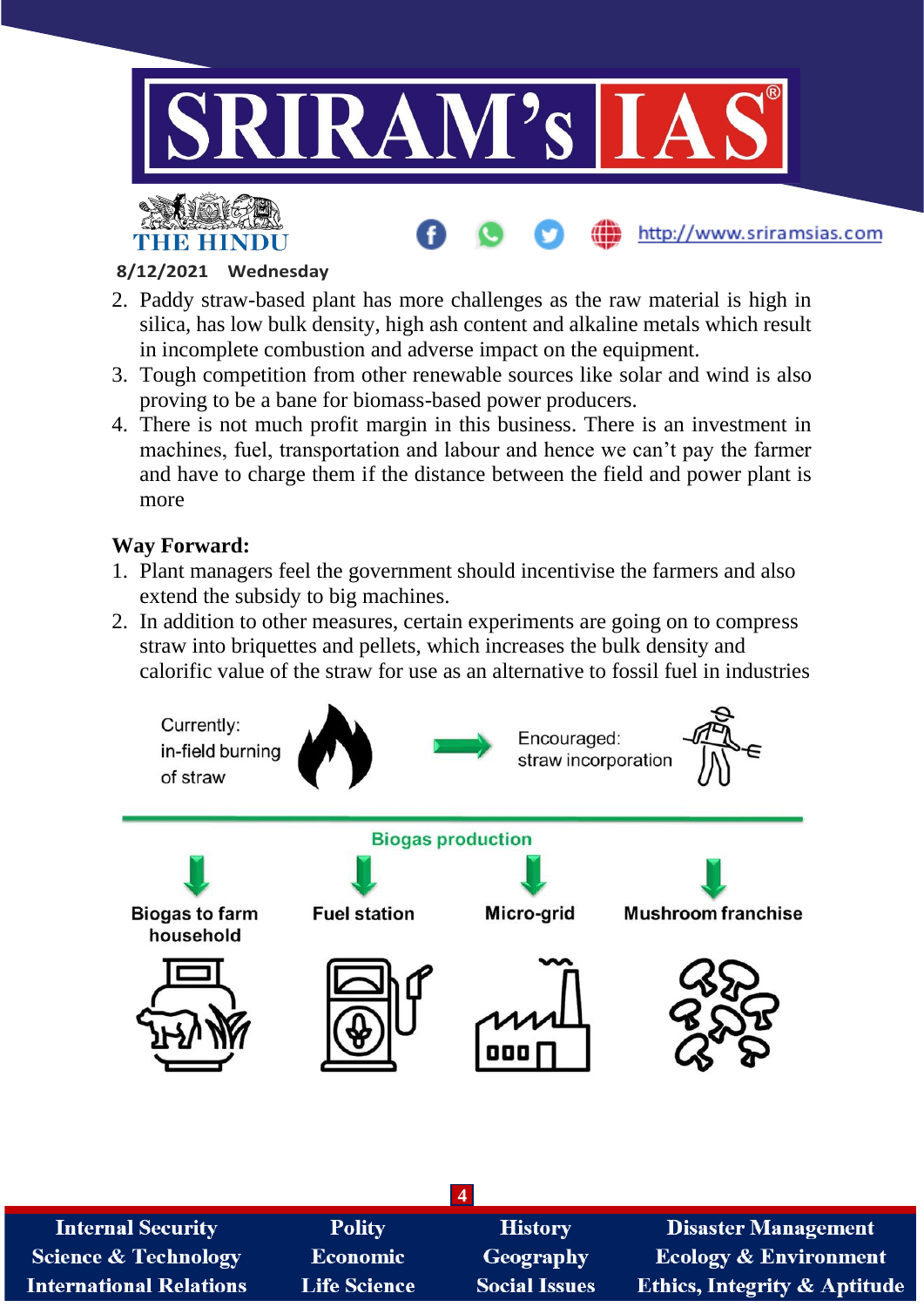





http://www.sriramsias.com

**8/12/2021 Wednesday**

# **Tackling agrobiodiversity loss in Odisha's Similipal protected area**



- 1. The switch to chemical-based farming and other faulty agricultural practices have imperilled Odisha's Similipal biosphere reserve.
- 2. The Green-Ag project has identified five landscapes in India, including the Similipal biosphere reserve, to ensure sustainable agricultural practices and reduced emissions.
- 3. Organic farming and agrobiodiversity conservation are among a portfolio of nature-based solutions (NbS) proposed in the Green-Ag project.
- 4. While nature-based solutions (NbS) are at the forefront of the sustainability discourse stepping into the UN Decade on Ecosystem Restoration, they are underused in agricultural landscapes, according to a paper by the World Agroforestry.

| <b>Internal Security</b>        | <b>Polity</b>       | <b>History</b>       | <b>Disaster Management</b>              |
|---------------------------------|---------------------|----------------------|-----------------------------------------|
| <b>Science &amp; Technology</b> | <b>Economic</b>     | <b>Geography</b>     | <b>Ecology &amp; Environment</b>        |
| <b>International Relations</b>  | <b>Life Science</b> | <b>Social Issues</b> | <b>Ethics, Integrity &amp; Aptitude</b> |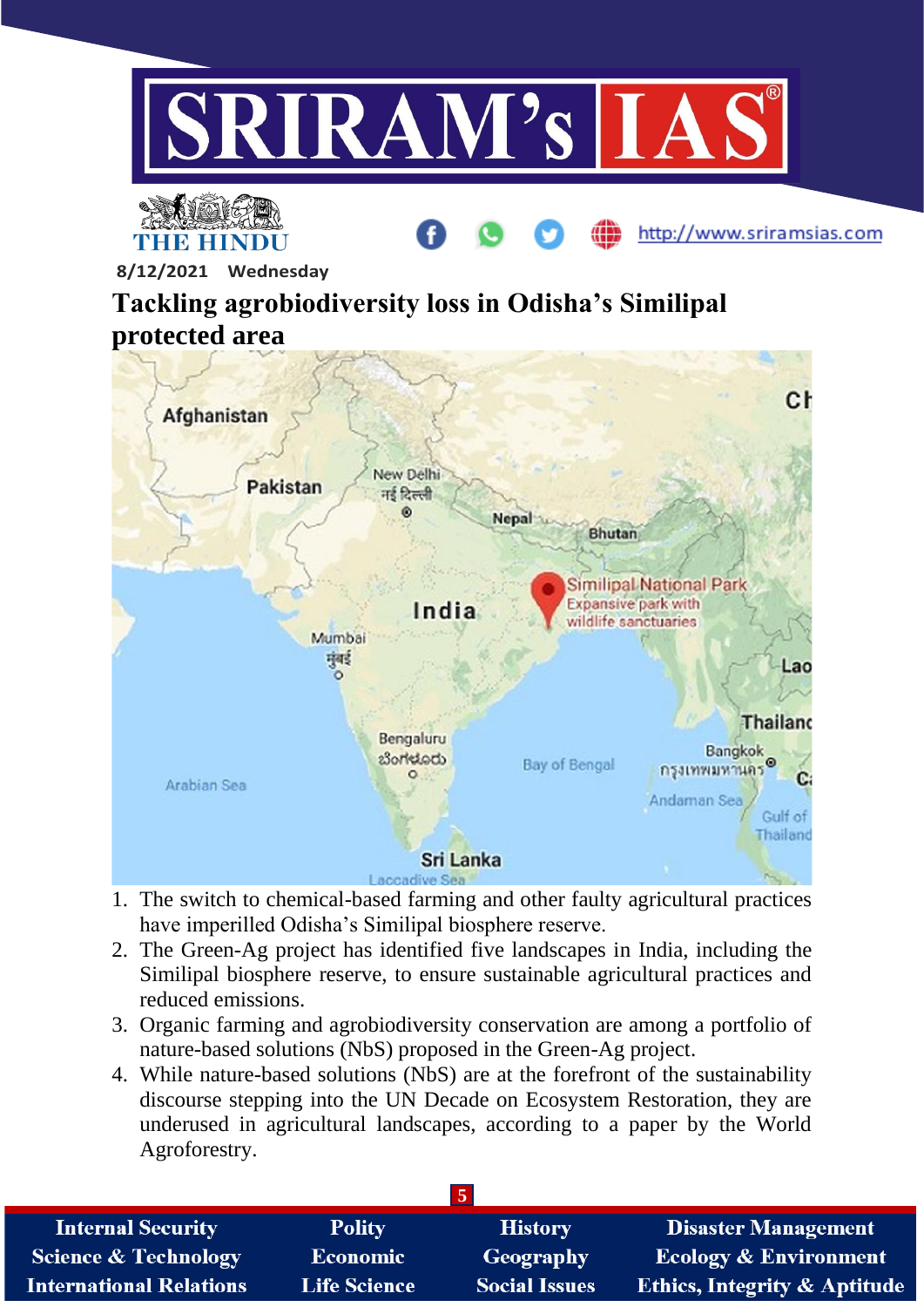

http://www.sriramsias.com

#### **8/12/2021 Wednesday**

**THE HINDU** 

5. NbS in the agricultural sector is proposed as "the use of natural processes or elements to improve ecosystem functions of environments and landscapes affected by agricultural practices, and to enhance livelihoods and other social and cultural functions, over various temporal and spatial scales."



| $\sqrt{2}$                      |                     |                      |                                         |
|---------------------------------|---------------------|----------------------|-----------------------------------------|
| <b>Internal Security</b>        | <b>Polity</b>       | <b>History</b>       | <b>Disaster Management</b>              |
| <b>Science &amp; Technology</b> | <b>Economic</b>     | Geography            | <b>Ecology &amp; Environment</b>        |
| <b>International Relations</b>  | <b>Life Science</b> | <b>Social Issues</b> | <b>Ethics, Integrity &amp; Aptitude</b> |
|                                 |                     |                      |                                         |